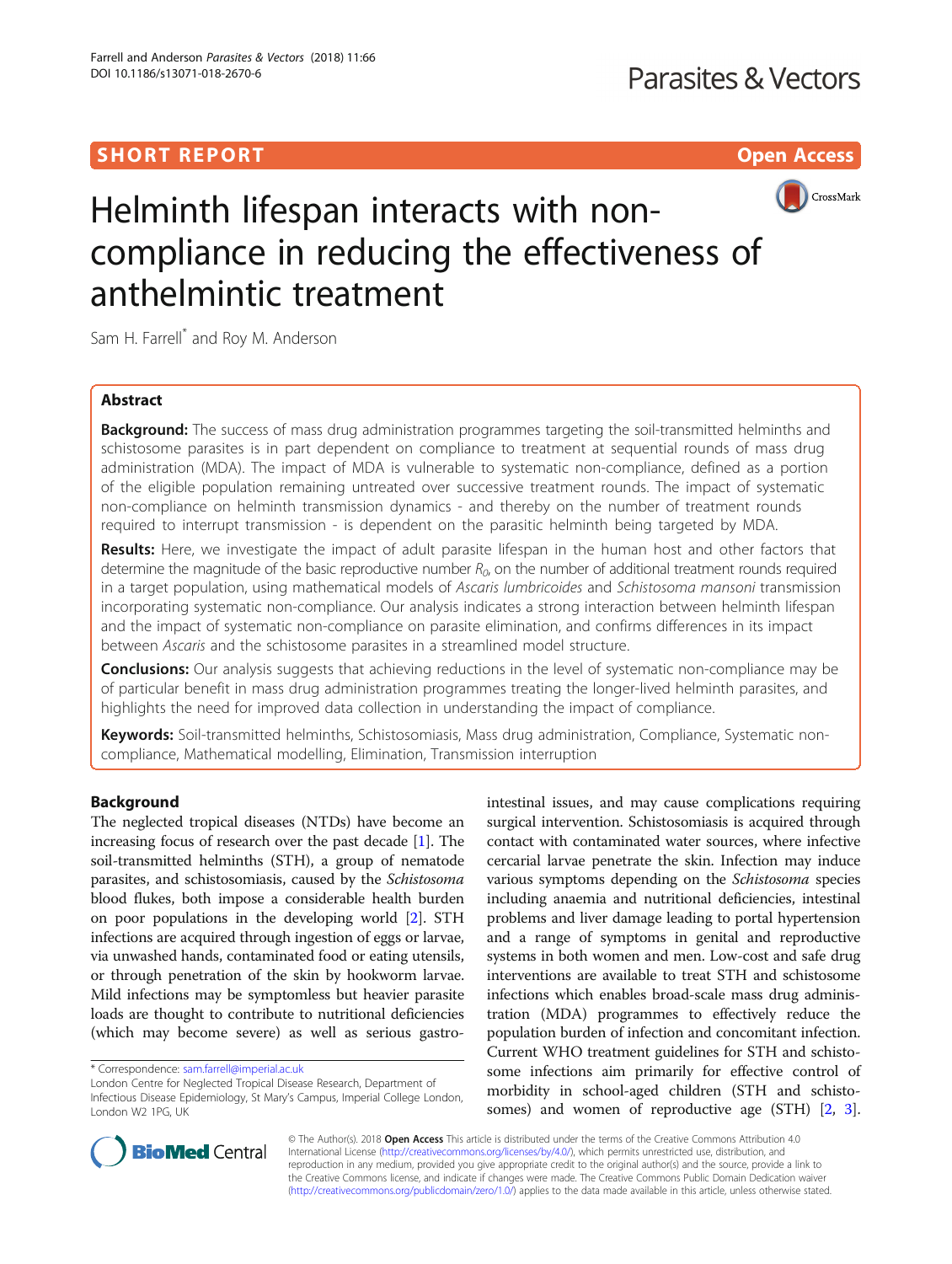<span id="page-1-0"></span>Studies to determine the feasibility of interrupting STH transmission by MDA alone in endemic areas are underway  $[4, 5]$  $[4, 5]$  $[4, 5]$  $[4, 5]$  $[4, 5]$ . Regardless of the goal of mass treatment, sufficient coverage of the at-risk population is critical to success; WHO targets are to achieve coverage of 75% or more.

Much thought is now being given to the potential role of treatment patterns amongst individuals, as well as population MDA coverage. The focus has begun to shift to the question of individual compliance to treatment over successive MDA rounds, as well as how many are treated. If the same eligible individuals are left untreated over successive rounds, a reservoir of infection may be created hampering the effectiveness of MDA in the population as a whole [[6](#page-5-0), [7\]](#page-5-0).

We have previously demonstrated that in a stochastic individual based model of helminth transmission and control by MDA, the degree of impact of this systematic non-compliance with treatment on the dynamics of transmission varies between Ascaris lumbricoides (roundworm, an STH) and Schistosoma mansoni species [[8\]](#page-5-0). We hypothesised that a critical factor in the impact of systematic non-compliance is parasite lifespan, as intuitively a longer adult parasite lifespan in the human host implies a greater impact of untreated individuals. However, a comparative study between the two distinct diseases is not well suited to isolation of the impact of this single factor. In addition, the difficulties of pinpointing time of acquisition and death of individual worms, and the necessity of treating known infection wherever possible, make parasite lifespan in the human host difficult to measure in practice [\[9](#page-5-0)]. Careful consideration of its impact is therefore warranted.

In this paper we address these issues directly and investigate dynamic interactions between treatment compliance and estimated parasite lifespan, varying the interdependent variables controlling transmission intensity (the basic reproductive number  $R_0$ ) to gain a clearer picture of the factors affecting the impact of systematic non-compliance. In order to ensure cross-disease applicability of any findings we again investigate transmission of both A. lumbricoides and S. mansoni parasites.

## Methods

The stochastic individual-based model implementation used in the work motivating this study permits probabilistic forecasts of parasite transmission elimination, as well as allowing for heterogeneity in individual human host compliance with treatment at each round of MDA [\[8](#page-5-0)]. This comparative analysis showed different responses to systematic non-compliance between diseases. Here, using a more straightforward deterministic implementation  $[10, 11]$  $[10, 11]$  $[10, 11]$ , we focus more closely on the critical parameters that interact with compliance in

two helminth diseases separately; analysing differences in model outcomes if parasite lifespan were to be longer or shorter than our estimates. The mean prediction of the stochastic model converges to the deterministic model predictions as population sample size increases [[8\]](#page-5-0).

Stated in terms of the mathematics of dynamical systems, the models' long-term behaviour in the absence of disturbance (such as through treatment) is determined by the existence of two attractors. One is the endemic state. The other is a state of zero infection. The dioecious nature of the parasites means that for reproduction a male and female must both be present in a human host, producing a breakpoint in transmission dynamics. Once parasite abundance in the community is reduced below a certain level transmission intensity will be inadequate to sustain the parasite population and will decay to the extinction state without further intervention. The position of the breakpoint is heavily dependent on the degree of parasite aggregation within the human host population, as measured inversely by the negative binomial parameter  $k$  [[12\]](#page-5-0). As a metric to assess how parasite lifespan in the human hosts impacts the importance of compliance in MDA rounds we choose the minimum number of treatment rounds required to break parasite transmission, i.e. to cross this transmission breakpoint.

A key parameter determining observed epidemiological patterns for all helminth parasites is the basic reproductive number  $R_0$ . For macroparasites that are dioecious it is defined as the average number of female offspring produced by an adult female worm in the human host that themselves survive to reproductive maturity  $[12]$  $[12]$  $[12]$ . By definition, transmission cannot continue if  $R_0$  falls below unity in value. However, the magnitude of  $R_0$  must be a little above unity in value given the impact of the sexual mating function for dioecious parasites (which are either polygamous or monogamous) on the breakpoint in transmission, the details of which are described in previous publications [\[10](#page-5-0)–[12](#page-5-0)].

The magnitude of  $R_0$  is determined by many population parameters in the parasite's life cycle. As shown previously [[11](#page-5-0)], one definition for STH parasites is given in Eq. 1 below:

$$
R_0 = \frac{z\lambda\psi}{\mu_2 \overline{a}} \int_{a=0}^{\infty} \rho(a)S(a) \int_{x=0}^{a} \beta(x)e^{-\sigma(a-x)}dxda
$$
 (1)

The key parameters contributing to  $R_0$  include  $\sigma$  which defines the adult parasite death rate in the human host  $(1/\sigma)$  defines adult parasite life expectancy), the per adult parasite egg production rate in the human host λ, the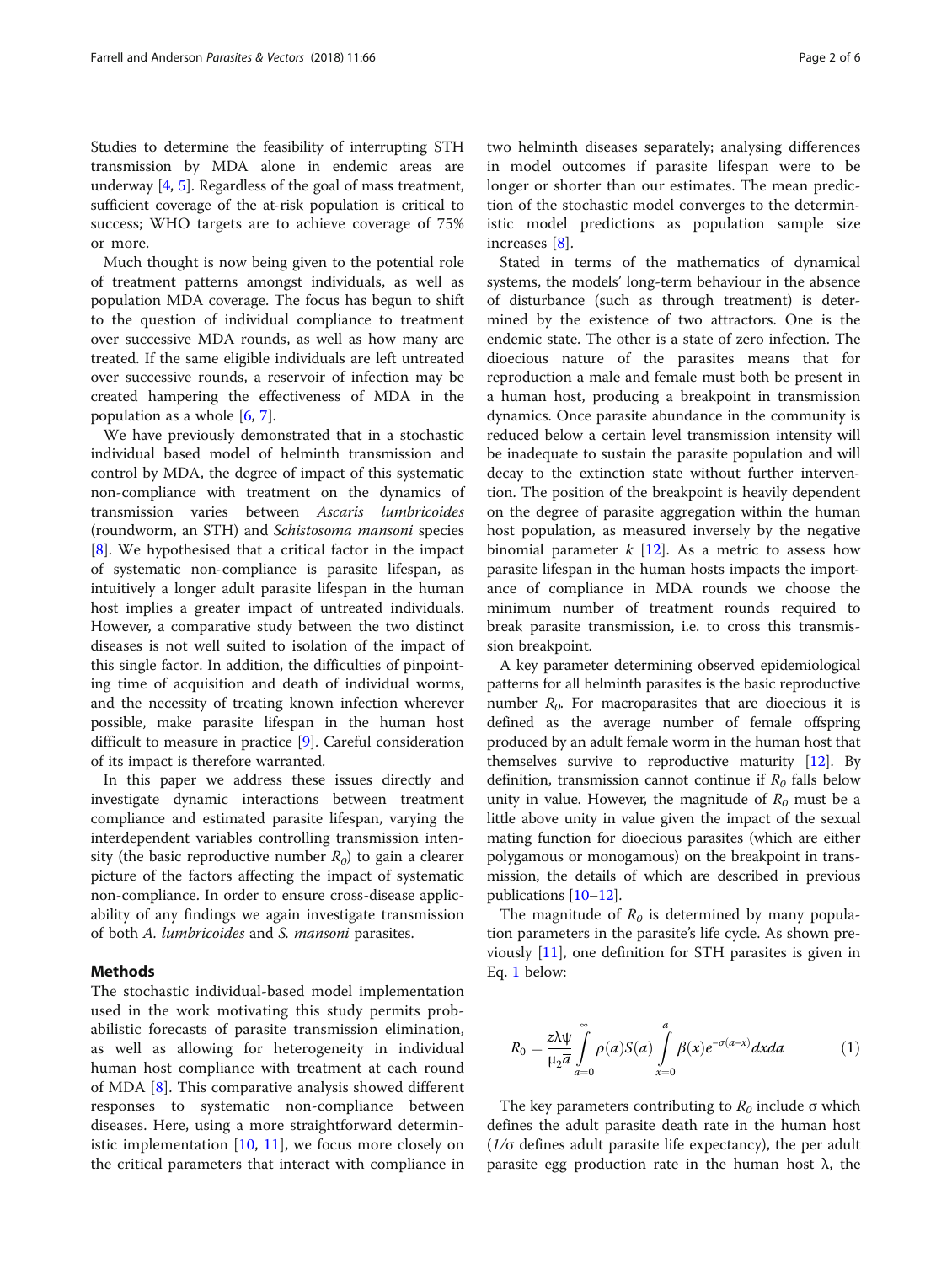severity of density dependence in parasite fecundity in the human hosts z, the instantaneous rate  $\psi$  at which infectious stages (eggs or larvae) enter the environmental reservoir, the mean human host age  $\bar{a}$ , and the death rate of infectious material in the environmental reservoir  $\mu_2$  (where  $1/\mu_2$  is infectious stage life expectancy) [[10](#page-5-0), [11\]](#page-5-0). The term  $S(a)$  represents the probability that a human host survives to age  $a(S(a))$  is the survival function),  $\rho(a)$  defines relative contribution of host age group a to the infectious pool of parasite eggs or larvae and  $\beta$ (a) is the host age-dependent infection rate from this pool of infectious material  $[11]$  $[11]$ . The age structure of the host population requires us to consider how human hosts of different ages contribute to and have contact with infectious eggs or larvae in the environment. The age-dependent functions can be estimated from epidemiological data recording age specific parasite inten-sity and prevalence patterns [[11\]](#page-5-0). Note that while the  $R_0$ equation is critical in transmission intensity, these same parameters are found elsewhere in our model and so model behaviour cannot be derived from Eq. [1](#page-1-0) alone.

Two compliance settings are examined; random compliance (people are treated at random at each round of MDA) and systematic non-compliance (people are either always treated at every round, or never). In order to minimise any interactions of compliance-related dynamics with host age, we treat all age groups as having the same coverage (though in reality typically not all age groups are eligible). Treatment is assumed to be annual. Treatment coverage is fixed at 75% of the total population at each round, in accordance with WHO targets [\[2](#page-4-0), [3\]](#page-4-0). This means that in the systematic non-compliance settings, 25% of the population never receives treatment. The Ascaris parasite death rate  $\sigma$  is set at  $1/\gamma e$ ar (i.e. mean lifespan 1 year) [\[12](#page-5-0)] and the S. mansoni death rate σ is set at 0.1754/year (i.e. mean lifespan 5.7 years) [[13](#page-5-0)]. Parameters are otherwise as described by Farrell et al. [\[8](#page-5-0)].

Note from the definition of  $R_0$  in Eq. [1](#page-1-0) that model parameters are interdependent in determining its overall value as a measure of transmission success or intensity. As such, any changes to parasite lifespan must include concomitant adjustment to at least one other parameter to keep  $R_0$  constant. Numerical analyses are performed to assess how adjusting σ (the parasite death rate i.e. inverse of parasite lifespan) - while also adjusting in turn the parameters λ,  $\mu_2$  or ψ in order to hold  $R_0$  constant influences how many treatment rounds are required for elimination in the two compliance settings. Additionally we adjust  $R_0$  itself, while holding all parameters other than σ constant. This analysis is performed separately for a short- (Ascaris lumbricoides) or longer-lived (Schistosoma mansoni) parasites.

## Results

A systematic non-compliance setting, in which a portion of the population is never treated, increases the number of treatment rounds required before parasite transmission is interrupted. Our predictions here (Fig. [1](#page-3-0)) and elsewhere [[8](#page-5-0)] are consistent with this conclusion. The number of additional treatment rounds required in simulation is a measure of the impact of systematic noncompliance under varying conditions.

We find a strong and consistent interaction between parasite lifespan and compliance setting, while controlling  $R_0$  by adjusting other parameters or allowing  $R_0$  itself to vary. This applies to both parasites studied. In all simulations a longer estimated parasite lifespan is associated with a much greater number of additional rounds required to overcome the effects of systematic noncompliance. A shorter lifespan is associated with fewer additional treatment rounds in the schistosome, and proportionally fewer in Ascaris (with respect to a slightly higher number of treatment rounds required for elimination in a random setting).  $R_0$  is the key factor in the model's transmission intensity, and inspection of Eq. [1](#page-1-0) indicates that adjustments to  $\lambda$ ,  $\psi$  and  $\mu_2$  should have comparable effects. This is the case; the slight discrepancy in outcome when adjusting  $\mu_2$  is due to this parameter's additional appearance elsewhere in the model [\[11\]](#page-5-0).

Consistent with the predictions of a more complex stochastic individual-based implementation of this model we have already reported  $[8]$  $[8]$ , we see a difference in behaviour between the two types of parasitic helminth infections. The impact of systematic non-compliance is much larger for the longer lived Schistosoma mansoni infection. In the presence of 25% systematic noncompliance, a higher estimate of this parasite's lifespan would imply decades of annual treatment before the transmission breakpoint is reached (this study). In contrast, the difference between random and systematic non-compliance settings is generally rather lower for Ascaris, the shorter lived parasite. Though always a hindrance to elimination, the impact of systematic noncompliance is highly dependent on parasite species.

This strongly supports the conclusion that the difference in the impact of non-compliance between the two parasitic infections is due to the substantially longer schistosome parasite lifespan in the human host.

## **Discussion**

In general terms, compliance with treatment in patients suffering from chronic diseases averages 50% in developed countries, and is likely considerably lower in some developing countries with very poor healthcare systems and fewer resources [\[14](#page-5-0)]. A recent review of treatment uptake among the neglected tropical diseases covering STH, lymphatic filariasis, schistosomiasis, onchocerciasis, and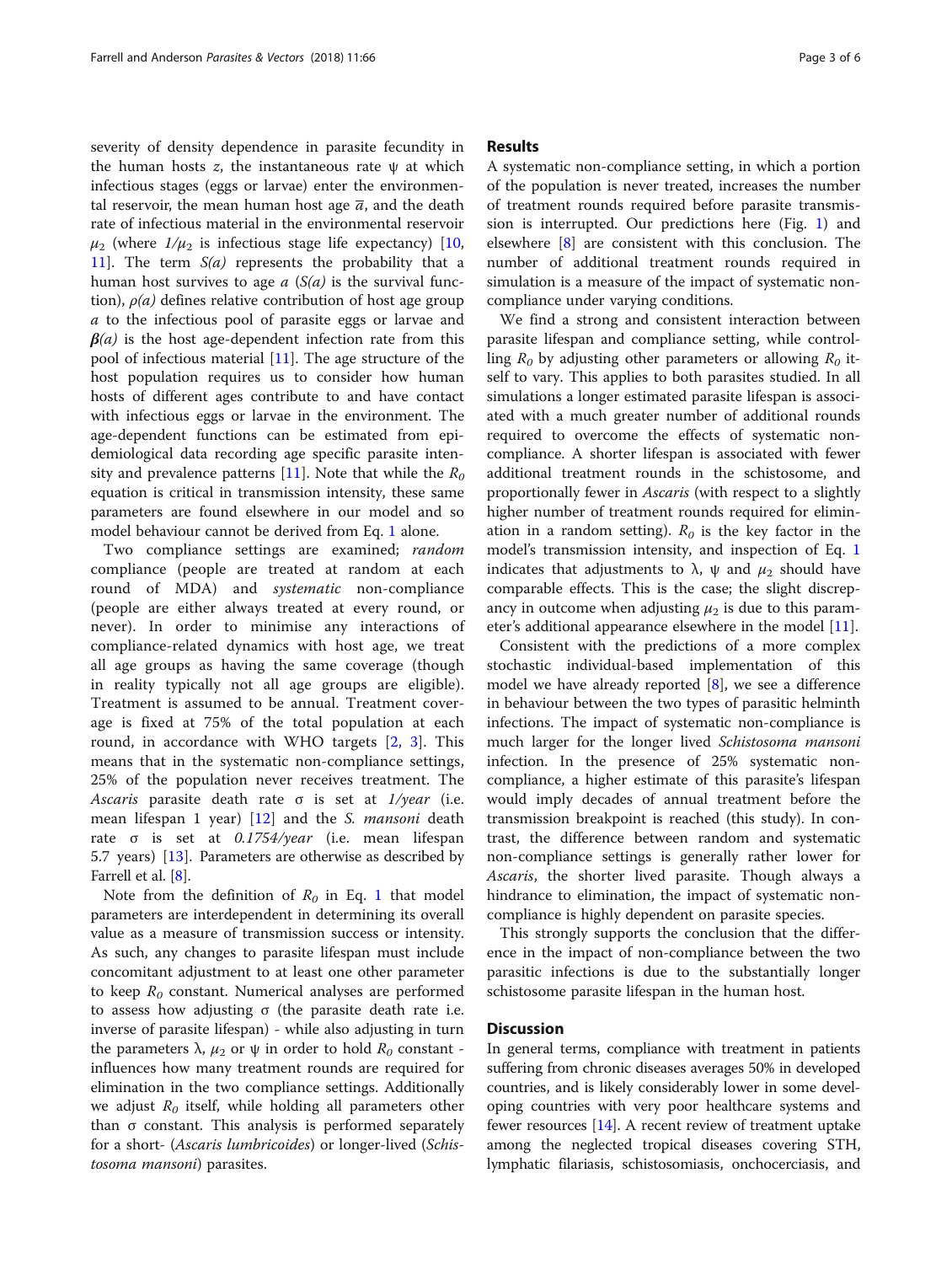<span id="page-3-0"></span>

trachoma found widely varying definitions of "compliance" and treatment coverage, and reported rates of compliance ranging from 19.5% to 99% [[7](#page-5-0)].

Shuford et al. [\[7](#page-5-0)] note the much greater availability of individual compliance data with respect to MDA treatment for lymphatic filariasis and onchocerciasis, with a more limited number of studies of compliance with STH and schistosome treatment. Both Shuford et al. [\[7](#page-5-0)] and a recent review of community engagement in antimalarial MDA [[15\]](#page-5-0) report concerns regarding inconsistent and unclear definitions of coverage and adherence. Estimates of systematic non-compliance require longitudinal surveys to ascertain treatment compliance at the individual level over successive rounds. In general, cost is a major disincentive within monitoring and evaluation programmes connected to MDA, and no such studies have yet been published with respect to STH or schistosomiasis. However, the need for these data has motivated collection of relevant individuallevel longitudinal compliance information in the STHfocused DeWorm3 study currently being conducted [[7\]](#page-5-0).

Helminth infections that go untreated during an MDA programme may effectively create an inaccessible reservoir

of infection in the human population that releases infective stages to sustain parasite transmission in the entire population. In the longer-lived helminth parasites such as schistosome and the filarial worms  $[12, 16]$  $[12, 16]$  $[12, 16]$  $[12, 16]$  $[12, 16]$  such an effect would be more pronounced given the longer parasite lifespan in the untreated people creating a sustained output of infective stages.

Predictions of an individual stochastic model indicate a potentially critical role for lifespan in interrupting parasite transmission when in combination with systematic non-compliance [\[8](#page-5-0)]. A variable impact of systematic non-compliance has also been identified in a stochastic model of lymphatic filariasis, in which impact is correlated with other factors including exposure to infective mosquito bites and use of insecticide-treated bednets [[17\]](#page-5-0). In this paper we have extended these analyses to assess in detail how altering lifespan (and other parameters that contribute to transmission intensity) influences the effect of persistent non-compliance.

The average helminth parasite lifespan in the human host is difficult to measure accurately and published data compilations depend on fragmentary reports of egg excretion or microfilaremia post departure from endemic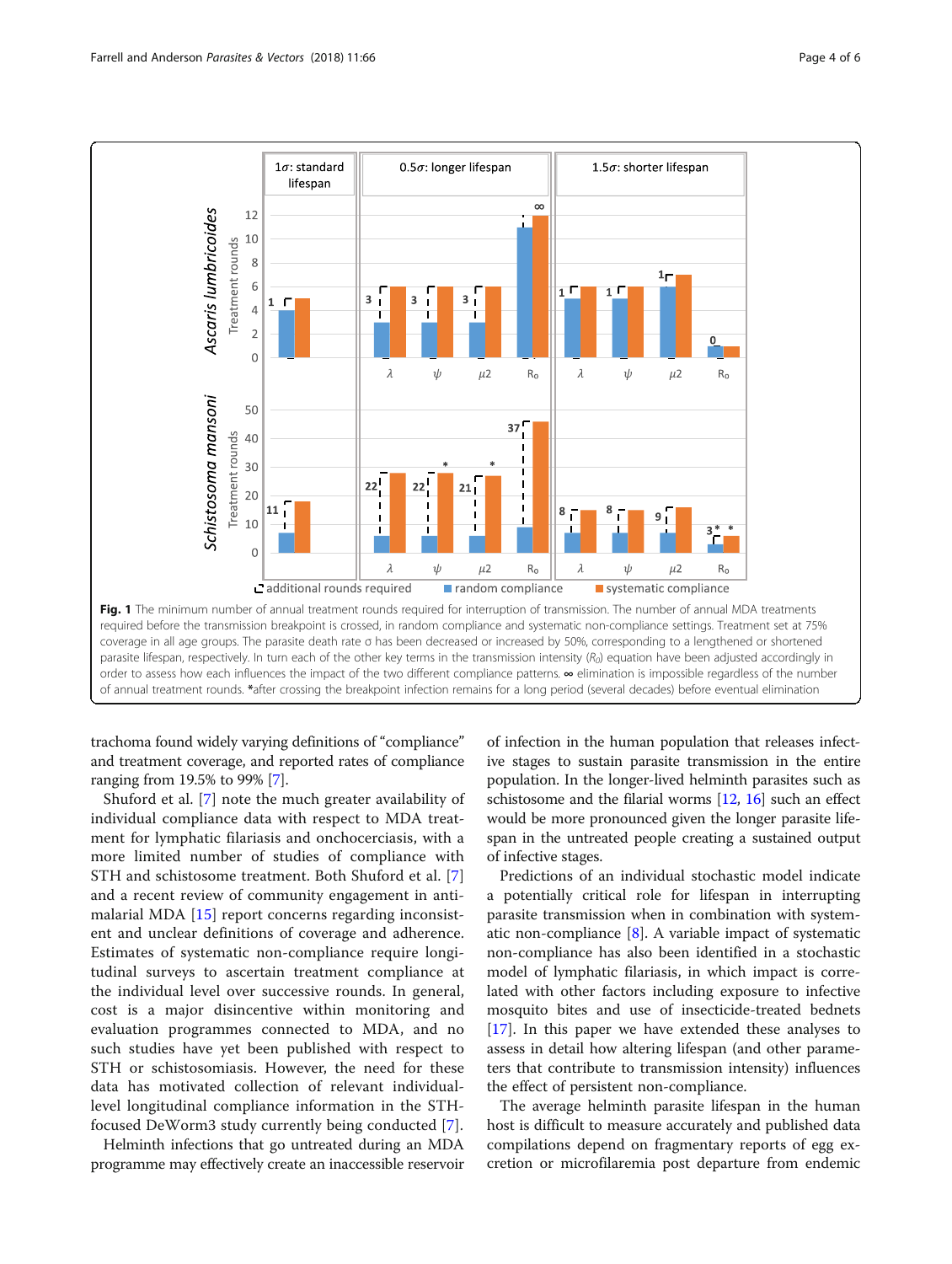<span id="page-4-0"></span>regions in the absence of reinfection [\[12](#page-5-0)]. Furthermore, an average lifespan in the human host does not provide information regarding a parasites' individual developmental details such as time to maturation and hence egg production post-entry to the definitive host, or variation in egg production as worms age in the human host. With respect to modelling population-level transmission between hosts (who will generally be infected with a number of parasites), these details are crudely described in our models in the absence of more precise population biological data. Nevertheless, uncertainty over the length of these parasites' lifespans in the human host adds to the need to take a close look at the sensitivity of model outcomes with respect to parameter assignments for this attribute.

We have shown that increases in parasite lifespan in the human host in a model of helminth transmission, do exacerbate the effect of systematic non-compliance with treatment in the population. Decreases to lifespan have the opposite effect, facilitating interruption of transmission. These effects persist despite accounting for concomitant changes elsewhere in the models' parameters. Bearing in mind the difficulty of accurately estimating parasite lifespan in the human host, if these were somewhat longer than our default "standard" estimate it would be likely that interruption of S. mansoni transmission - when in the presence of even a modest level of systematic non-compliance - is substantially more difficult in a practicable time-frame than existing models would otherwise suggest.

Although a simplified, purely systematic compliance setting has been employed here in focussing on the transmission dynamics, more complex treatments of individual compliance somewhere between the two limits we examined are possible which give finer control over the precise degree of non-compliance over time [\[18](#page-5-0), [19](#page-5-0)]. When data becomes available from studies such as De-Worm3 and TUMIKIA [4], measured compliance probability distributions derived from multiple rounds of MDA can be examined with respect to a variety of confounding effects such as age and gender.

# Conclusions

The sensitivity of the interaction between parasite lifespan and compliance with treatment requires that future modelling studies of anthelmintic MDA treatment impact take into account uncertainties around estimates of lifespan. Quantitative analyses here confirm a hypothesised strong interaction between helminth parasite lifespan in the human host and the impact of systematic non-compliance on parasite transmission. This suggests that the effectiveness of mass drug administration programmes targeting the longer-lived helminths (such as the filarial worms and the schistosome

parasites) may be particularly improved through efforts to reduce systematic non-compliance. Further data, particularly longitudinal studies measuring individual compliance over multiple rounds of MDA stratified by age and gender, are critical as efforts are made towards elimination of STH and schistosomiasis. With this, and standardisation of terminology in reporting of MDA coverage and compliance, we can improve our understanding of the impact of current MDA based control programmes for the helminth NTDs and ultimately improve the design, monitoring and evaluation of public health measures.

## Acknowledgements

The authors would like to thank James Truscott, Julia Dunn and Alison Ower for conversations on the study design and comments on the manuscript.

#### Funding

SF and RA gratefully acknowledge funding of the NTD Modelling Consortium by the Bill and Melinda Gates Foundation in partnership with the Task Force for Global Health. The views, opinions, assumptions or any other information set out in this article are solely those of the authors.

#### Availability of data and materials

The datasets used and/or analysed during the current study available from the corresponding author on reasonable request.

#### Authors' contributions

SF conducted simulations and analysis. Both authors contributed to the manuscript. Both authors read and approved the final version of the manuscript.

#### Ethics approval and consent to participate

Not applicable.

#### Consent for publication

Not applicable.

#### Competing interests

Roy Anderson is a Non-Executive Director of GlaxoSmithKline (GSK). GSK had no role in the funding of this research or this publication. Sam Farrell declares that he has no competing interests.

#### Publisher's Note

Springer Nature remains neutral with regard to jurisdictional claims in published maps and institutional affiliations.

## Received: 23 November 2017 Accepted: 23 January 2018 Published online: 31 January 2018

#### References

- 1. World Health Organisation. Accelerating work to overcome the global impact of neglected tropical diseases : a roadmap for implementation : executive summary. 2012. <http://apps.who.int/iris/handle/10665/70809>. Accessed 17 Nov 2017.
- 2. World Health Organisation. Helminth control in school age children: a guide for managers of control programmes - 2nd ed. 2011. [http://apps.who.int/iris/](http://apps.who.int/iris/bitstream/10665/44671/1/9789241548267_eng.pdf) [bitstream/10665/44671/1/9789241548267\\_eng.pdf](http://apps.who.int/iris/bitstream/10665/44671/1/9789241548267_eng.pdf). Accessed 17 Nov 2017.
- 3. World Health Organisation. Guideline: preventive chemotherapy to control soil-transmitted helminth infections in at-risk population groups. 2017. <http://apps.who.int/iris/handle/10665/258983>. Accessed 17 Nov 2017.
- 4. Brooker SJ, Mwandawiro CS, Halliday KE, Njenga SM, Mcharo C, Gichuki PM, et al. Interrupting transmission of soil-transmitted helminths: a study protocol for cluster randomised trials evaluating alternative treatment strategies and delivery systems in Kenya. BMJ Open. 2015;5(10):e008950.